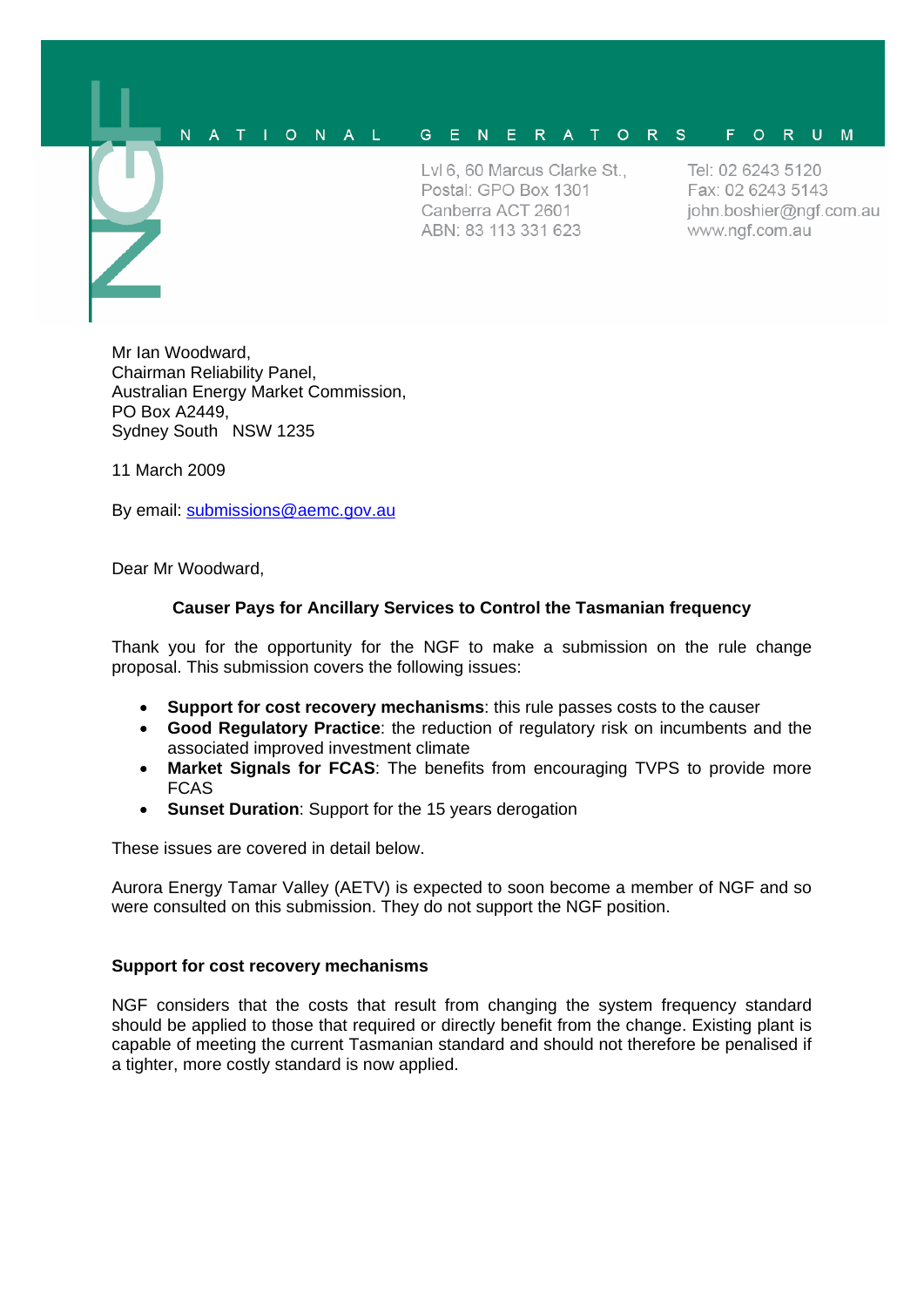In our original submission to the AEMC in their request for stakeholder comments, the NGF noted that:

*We consider, however, that the costs that result from changing the system standard should be applied to those that required or directly benefit from the change. In addition the principle of grandfathering for existing investments, to respect the physical capability that the plant was originally designed to achieve at the time of commissioning, should be applied.* 

Whilst the contingency limit will partially address the problem, the incumbent generators will still be penalised for the tighter standard. Whilst customers will also be subject to higher FCAS costs, the Reliability Panel has determined that these costs are more than offset by the cheaper energy from more efficient plant. We note that in section 4.5 of its Final Decision the Reliability Panel has recognised this issue and made helpful suggestions in relation to addressing this issue.

We recognise that the issue of protecting investments from costs derived from regulatory change is a cornerstone in developing confidence in the investment climate in the NEM. This is particularly important at this time, when the industry is changing due to the impact of a carbon constrained world and major new investments will be required. We look to the AEMC to provide support for any initiative in this area.

## **Good Regulatory Practice**

The NGF submits that the proposed Rule change is consistent with the promotion of good regulatory practice. Although the Rule change proposal will not  $-$  and is not intended to  $$ lead to fewer or less responsive regulatory decisions, it will reinforce participants' perceptions of regulatory predictability through the consistent application of the 'causer pays' principle. This is a principle that the AEMC has applied in other contexts, such as its review of transmission pricing. It is also the principle embodied within the cost allocation regime for FCAS more generally.

A fundamental aspect of good regulatory practice is the minimisation of actual or perceived regulatory risk. As noted by the MCE, a critical factor in promoting the long-term interests of consumers is to ensure efficient investment in electricity infrastructure. Increased actual or perceived regulatory risk undermines the incentives to efficiently invest in electricity infrastructure, and as such is not consistent with the NEO. Consequently, the impact of administrative rule changes on either actual or perceived regulatory risk is an important consideration in promoting the NEO.

One of the key implications of the proposed Rule change is that it ensures that a party making an investment today is not forced to bear costs imposed by future regulatory changes resulting from a subsequent new entrant. In the present situation, the Rule change would mean that Hydro Tasmania and Roaring 40's would not bear the additional FCAS costs arising from a decision of the Panel to change Tasmanian frequency standards in response to the commissioning of the CCGT Tamar Valley Power Station (TVPS).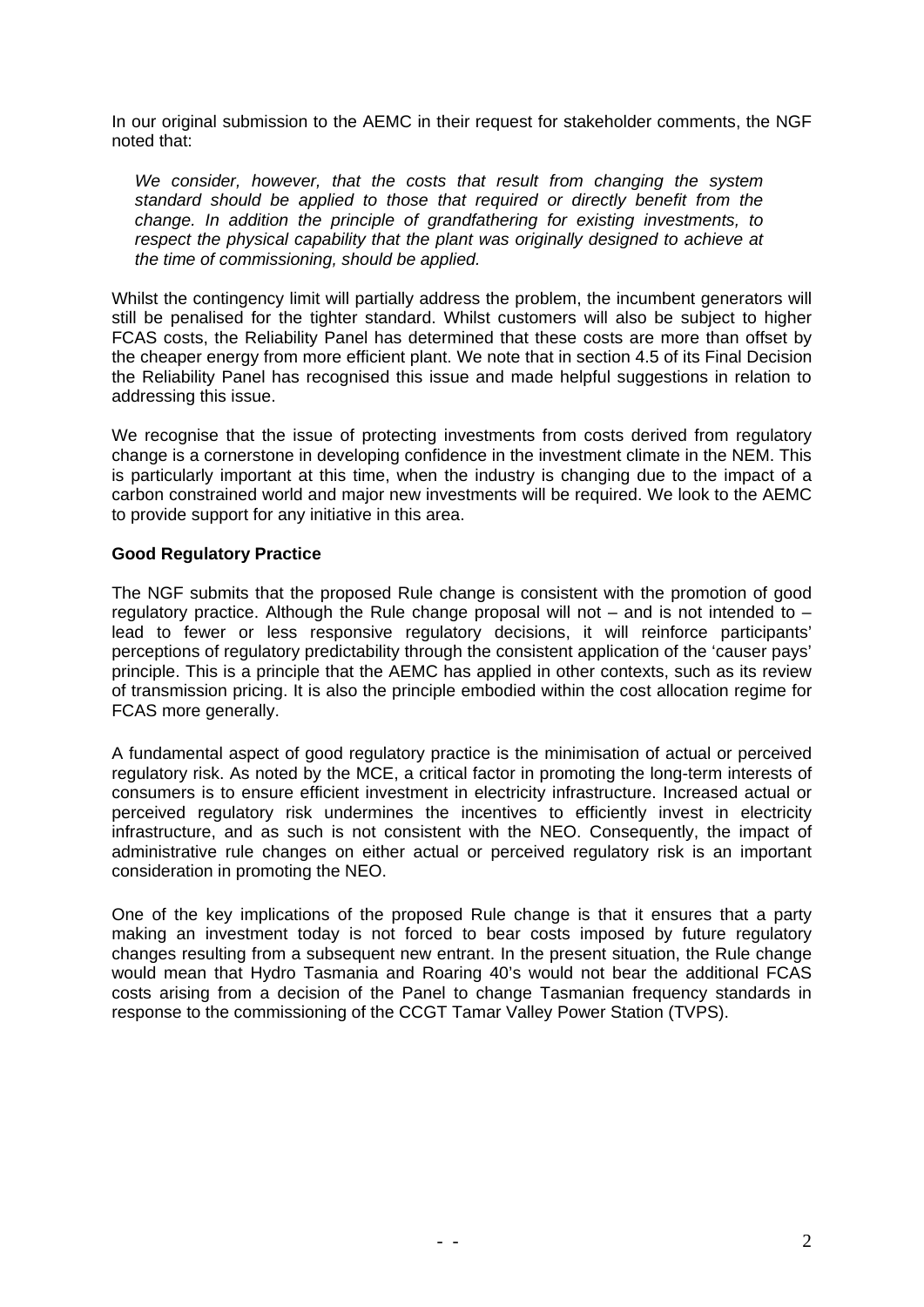While existing generation investments are obviously sunk in this regard and cannot change their investments from this decision, going forward, proponents of new generation, load and transmission projects in Tasmania and elsewhere will be more reluctant to invest in the NEM if they perceive a significant risk that they may be required to bear costs arising from decisions of a similar nature. This is especially relevant given that there may be further tightening of the Tasmanian frequency standards in the future – potential new entrants will be concerned that any future changes to the standards will impose additional costs on them that they cannot control, and hence adversely impact the value of their investments. In this particular instance, the case for change is stronger due to the significant costs which the new entrant causes on the existing generators.

In this regard, the proposed Rule change reinforces the 'causer pays' principle, which should improve investor confidence in the integrity of the NEM regulatory framework. Compared to the absence of the proposed Rule change, the result should be a more favourable investment climate, a lower cost of capital of investment, and ultimately greater productive efficiency as future load can be served at a lower cost.

By adopting this Rule Proposal, the AEMC will have reaffirmed the principle that investors will not be faced with costs arising from regulatory decisions made in response to later investments.

## **Market Signals for FCAS**

As a separate but related issue, service provision deserves particular consideration given that under the market Rules a participant that causes increased requirements does not bear the cost of that increase in all circumstances. The NGF notes that the current arrangements for the provision of some services to support the system standard by participants, under connection agreements, the services are expected to be provided free of charge by generators or are generally considered to be a common good. The costs for providing additional FCAS or other services are smeared across all participants - both generators and retailers.

This means that at the time an investment decision is made there is no mechanism to ensure that the least cost approach to meeting the reliability standards is selected by the new entrant. For example in Tasmania, it is not clear whether or not the current approach of installing standard plant and incurring the cost of modifying the frequency standards or installing non-standard plant specifically selected to meet the existing reliability standards is the least cost approach for consumers.

These services can be a scarce resource, as may well be the case in Tasmania, and provision on a competitive basis would support the development of additional resource where required at least cost. This would support the objective of ensuring the lowest cost delivered energy to consumers.

In principle, new entrants should install plant or procure the services required to ensure their plant can operate within the standards existing at the time of connection without harming incumbents. This will mean that the new entrant considers all the location specific costs and is incentivised to select the overall least cost investment option to ensure the lowest cost delivered energy to consumers consistent with the NEM objective. In this case, implementation of the rule will encourage TVPS to provide the additional FCAS which they have caused in Tasmania which is a good outcome for the market and customers.